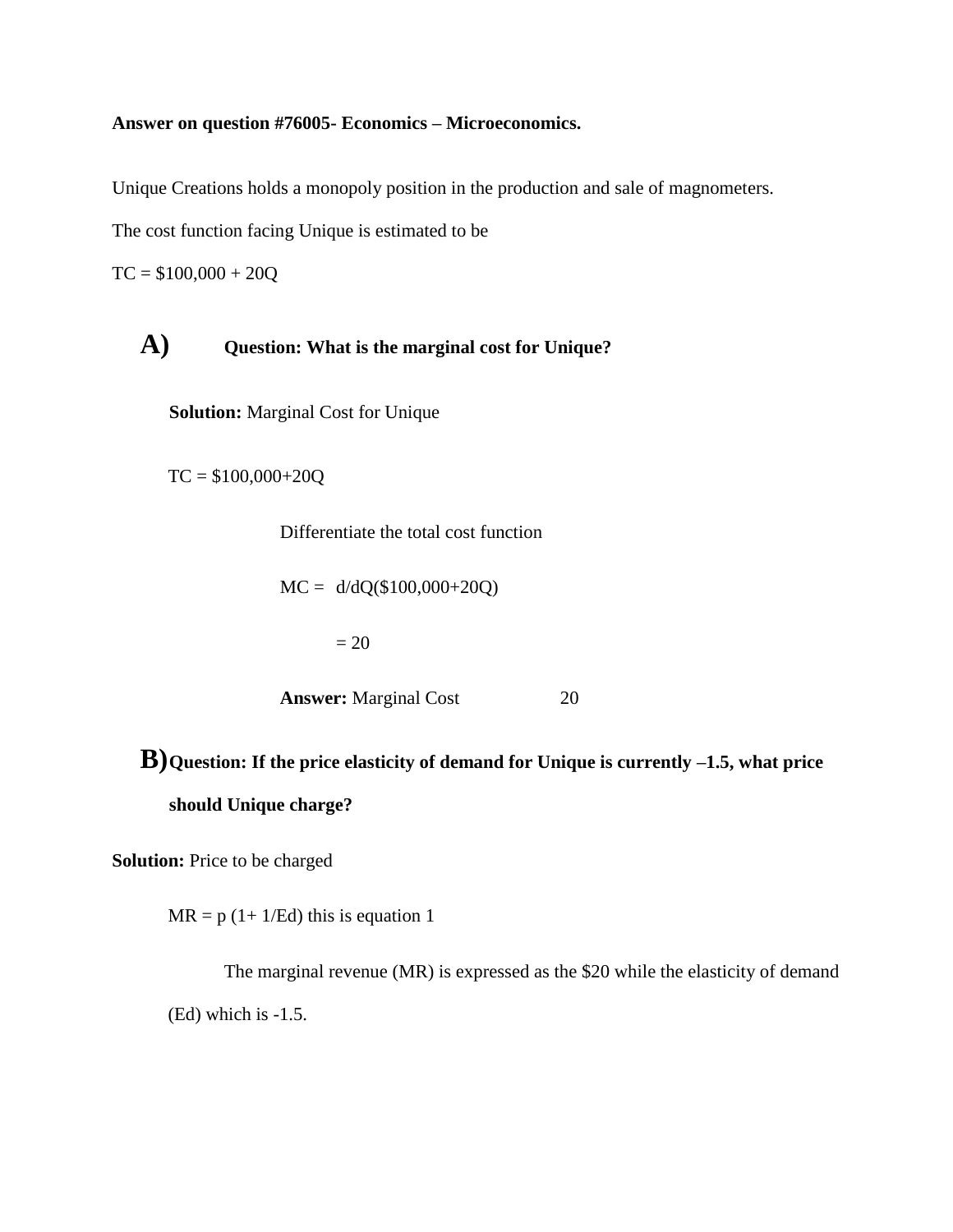Then we substitute the values of MR and demand elasticity in equation 1

 $MR = p (1+1/Ed)$  $20=p(1+1/-1.5)$  $20=p(.5/1.5)$  $20*1.5=P.5$ 30=p.5 P=30/0.5

**Answer:** Unique must charge price \$60

## **C) Question: What is the marginal revenue at the price computed in Part (b)?**

**Solution:** Marginal Revenue at price \$60

$$
MR = P(1+1/Ed)
$$

 $60(1+1/-1.5)$ 

 $60*(0.5/1.5)$ 

**Answer:** At price of \$60, Marginal revenue is \$20

**D) Question: If a competitor develops a substitute for the magnometer and the price elasticity increases to –3.0, what price should Unique charge?**